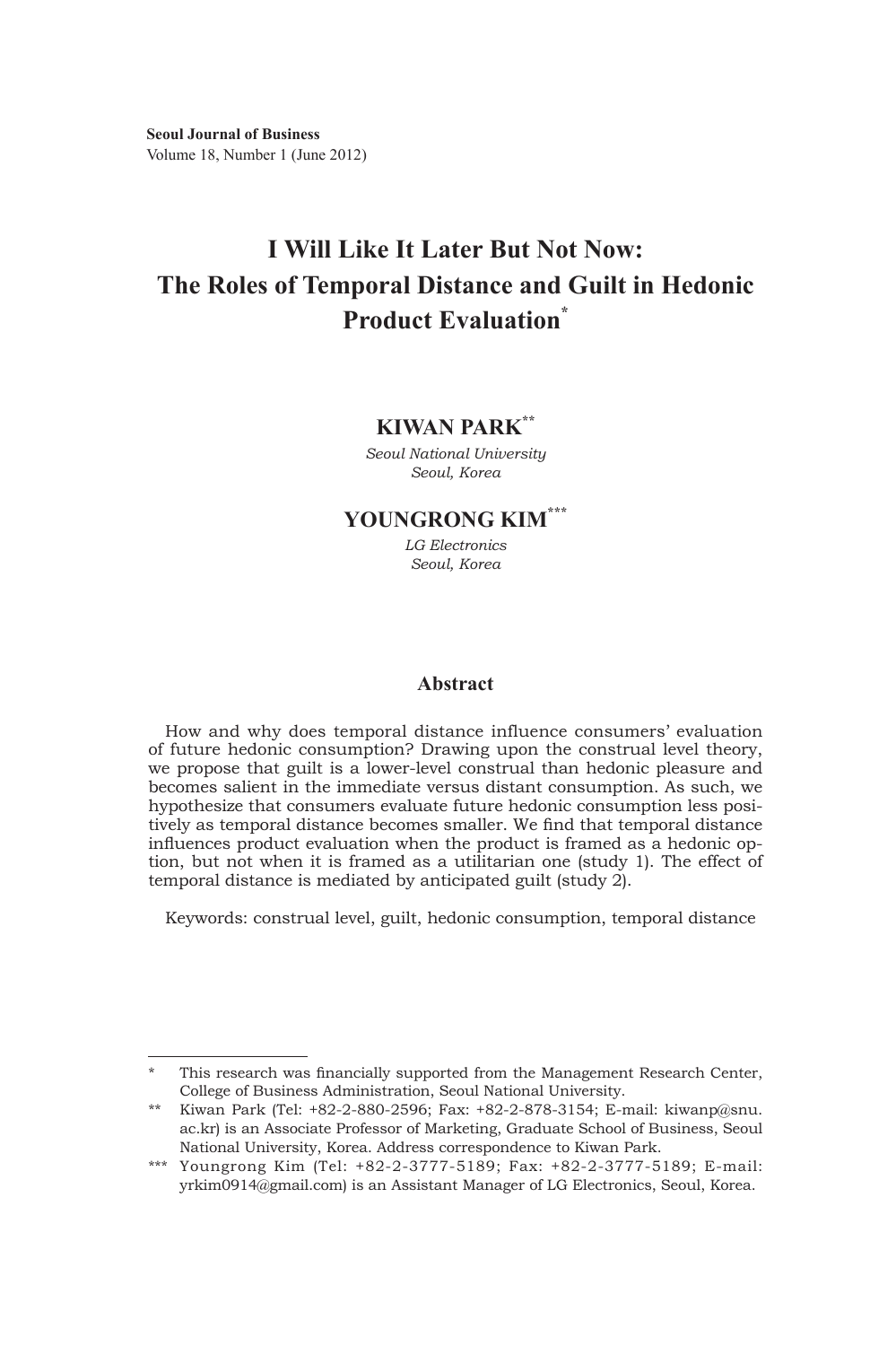### **INTRODUCTION**

When we imagine dinning out at a "luxurious" restaurant with the significant other on the anniversary day, one month later from today, we primarily focus on positive experiences such as the luxurious ambience, haute cuisine, and customized services. As we approach that day in time, however, we become much worry about several costs we have to pay to enjoy the experiences. One of the costs is the experience of guilt associated with the hedonic consumption (Okada 2005; Wertenbroch and Dhar 2000).

The primary purpose of this research is to investigate how temporal distance influences the evaluation of future hedonic consumption. Our basic premise is that hedonic consumption typically consists of two emotional experiences, hedonic pleasure and the feeling of guilt that ensues. We argue that hedonic pleasure is more primary and guilt is more secondary to such hedonic consumption. Accordingly, we expect that the (anticipated) guilt becomes more salient when an individual faces the near-future (rather than distantfuture) hedonic consumption, thus hampering the savoring of the consumption more.

Our understanding of such phenomenon can be established through the construal level theory (Liberman et al. 2007; Trope and Liberman 2003; Tropeet al. 2007). When individuals conceptualize objects or events from the perspective of larger temporal distance, they tend to focus on high-level representations of the objects or events (i.e., core, primary features), not on low-level representations (i.e., peripheral, secondary features). We conceptualize guilt as a low-level construal and hedonic pleasure as a rather high-level construal. Thus, we predict that, when imagining consuming hedonic products in the future, people evaluate them more negatively as their purchase becomes more imminent and that such negative evaluations are mediated by the higher level of anticipated guilt.

In the next section, we first review the literature on hedonic consumption, (mis)predictions for future events, and the role of temporal distance. Then we derive our basic prediction that evaluations of hedonic products are moderated by temporal distance and that anticipated guilt mediates the effect of temporal distance. We test our hypotheses in two experimental studies.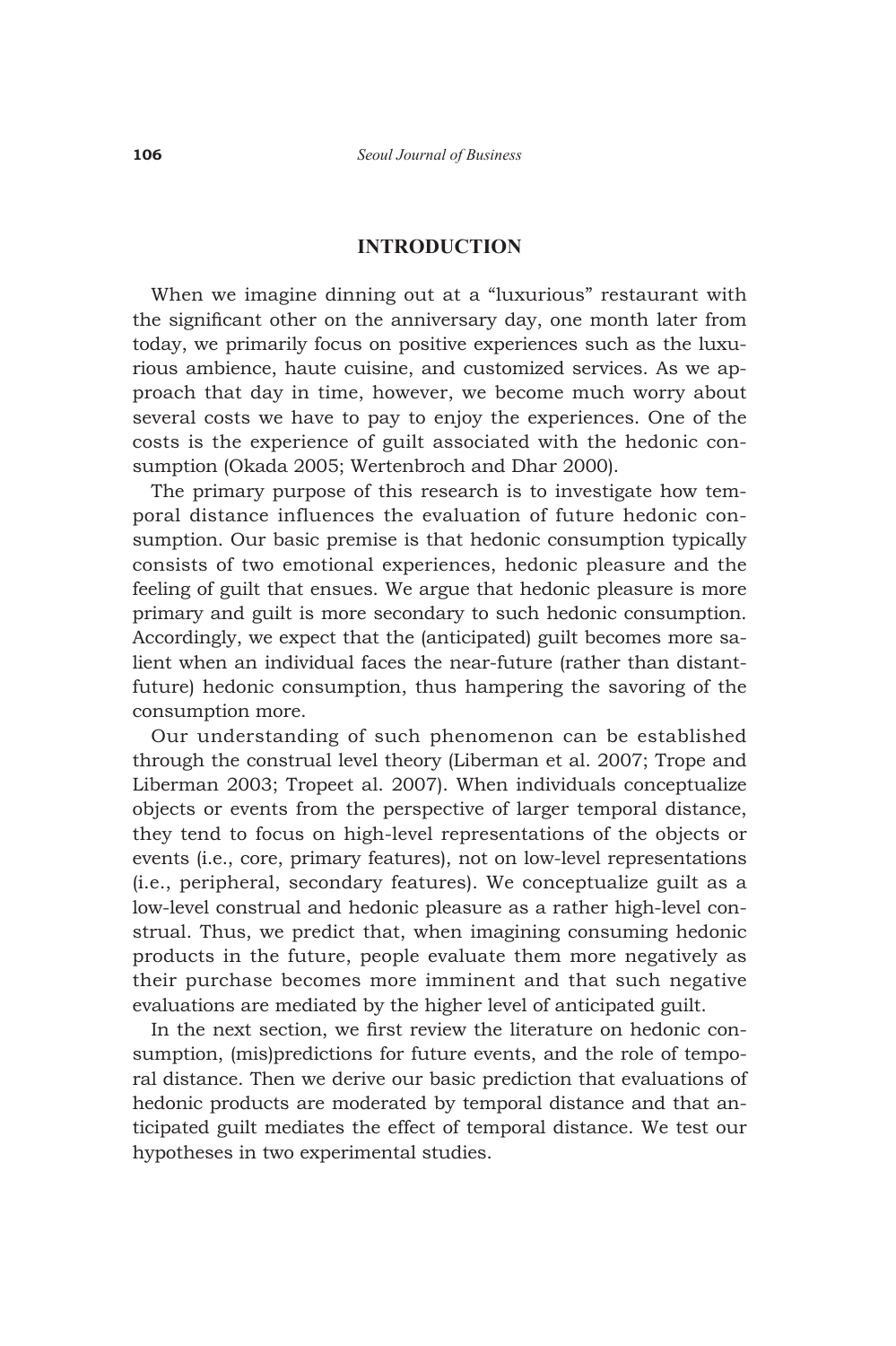### **THEORETICAL BACKGROUND AND HYPOTHESES**

### **Hedonic Consumption and the Feeling of Guilt**

Extant research has paid much attention to different affective natures of our everyday consumption experiences (Ahtola 1985; Babbin et al. 1994; Hirschman and Holbrook 1982; Holbrook and Hirschman 1982; Lofman 1991). A basic premise in the literature is that not all consumption evokes the same feelings. For example, consuming utilitarian products such as detergent, stationary, or dairy products may produce a set of feelings different from those evoked from consuming hedonic items such as chocolate truffles, a vacation in a resort, or a massage service (Strahilevitz and Myers 1998). Thus, we often make a distinction between two types of consumption that differ in terms of the affective content and basic consumption motives.

Hedonic, pleasure-oriented consumption is motivated mainly by the desire to seek for sensory pleasure, fantasy, and fun, whereas utilitarian, function-oriented consumption is motivated primarily by the desire to satisfy a basic need or to accomplish a functional task (Strahilevitz and Myers 1998: 436). It is no doubt that many product categories may fit into both of these categories (Babbin et al. 1994); however, some products, say, luxury fashion products, provide much higher level of pleasure than others. Interestingly, the acquisition of such hedonic products entails both a negative emotion of guilt and a positive emotion of pleasure as the yin and yang of them. The negative feeling of guilt can kick in from the consumption of hedonic pleasure, even before the consumption takes place, thereby reducing the positive feeling of an otherwise pleasurable experience. As such, pleasure and guilt basically constitute two sides of hedonic consumption because the two components often go hand in hand (Lascu 1991).

Guilt refers to an individual's unpleasant emotional state associated with possible objections to his or her actions, inactions, circumstances, or intentions (Baumeister et al. 1994: 245). Guilt could result from an individual's knowledge that he or she acted against his or her own moral or ethical standards (Freedman et al. 1967). In the same vein, Stein (1968) defined guilt as the sense of being accountable for violating internal standards. In the consumer-behavior con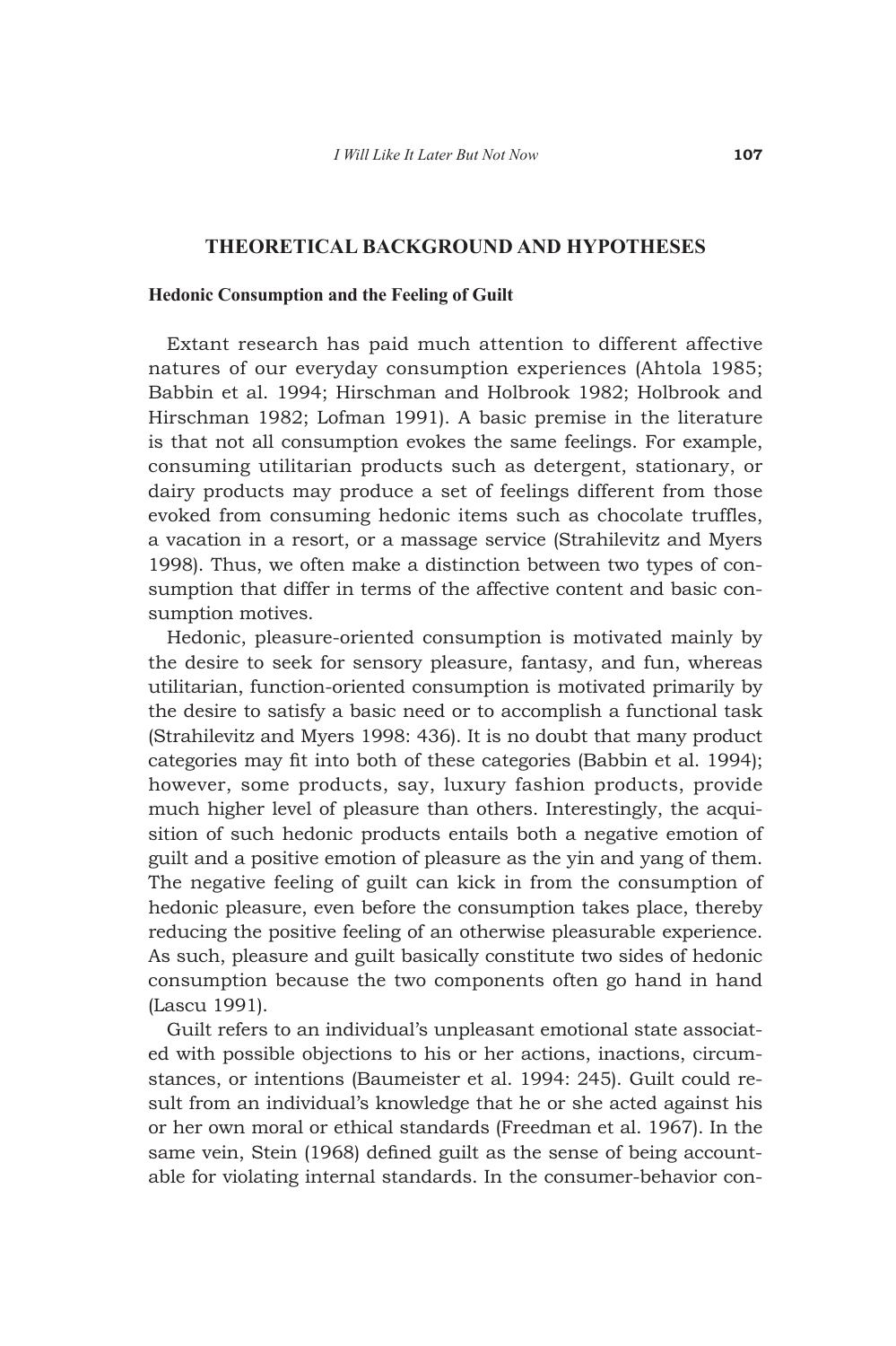text, individuals who desire hedonic or luxury products feel guilty about spending a lot of money on non-practical items, which often deter them from purchasing those items (Keinan and Kivetz 2008; Kivetz and Keinan 2006; Kivetz and Simonson 2002). Compared to utilitarian products, the consumption of hedonic or luxury products seem wasteful, immoral, and consequently is difficult to justify. It is possible, however, that not only hedonic products, but also utilitarian items can evoke guilt because of too high price since guilt is generally correlated with the sense of responsibility or control (Smith and Ellsworth 1985). When individuals overspend their money on utilitarian products, they may feel guilt as much as they do from the purchase of luxury or hedonic products.

### **The Roles of Temporal Distance and Guilt in Future Hedonic Consumption**

The construal level theory (Liberman and Trope 1998; Liberman et al. 2007; Trope and Liberman 2000, 2003; Trope, Liberman, and Wakslak 2007) suggests that temporal distance to an object or event systemically changes how the object or event is mentally construed. Individuals represent distant events in terms of high-level construals, while they represent close events in terms of low-level construals. High-level construals are relatively simple and coherent representations, consisting of general, superordinate, and essential features of the object or event, whereas low-level construals include more specific, subordinate, and incidental features of the object or event.

First, high-level construals may represent the same behavior in general terms such as "Justin acted very friendly to Ryan" rather than in terms of more concrete exemplars such as "Justin carried a bag for Ryan to the bus station" (Semin and Fiedler 1988). Second, high-level construals are more likely to include action identifications at the superordinate "why" level rather than subordinate "how" level (Vallacher and Wegner 1985, 1987). For example, high-level construals may represent "reading a book" as "widening one's indirect experience or knowledge horizons" rather than as "turning pages." Third, in goal-directed actions, goal-relevant features of actions are more central to the meaning of the actions than are goal-distant features (Vallacher and Wegner 1985, 1987). For instance, high-level construals may represent "going to watch a movie" in terms of the content of the featured film rather than the quality of the theater.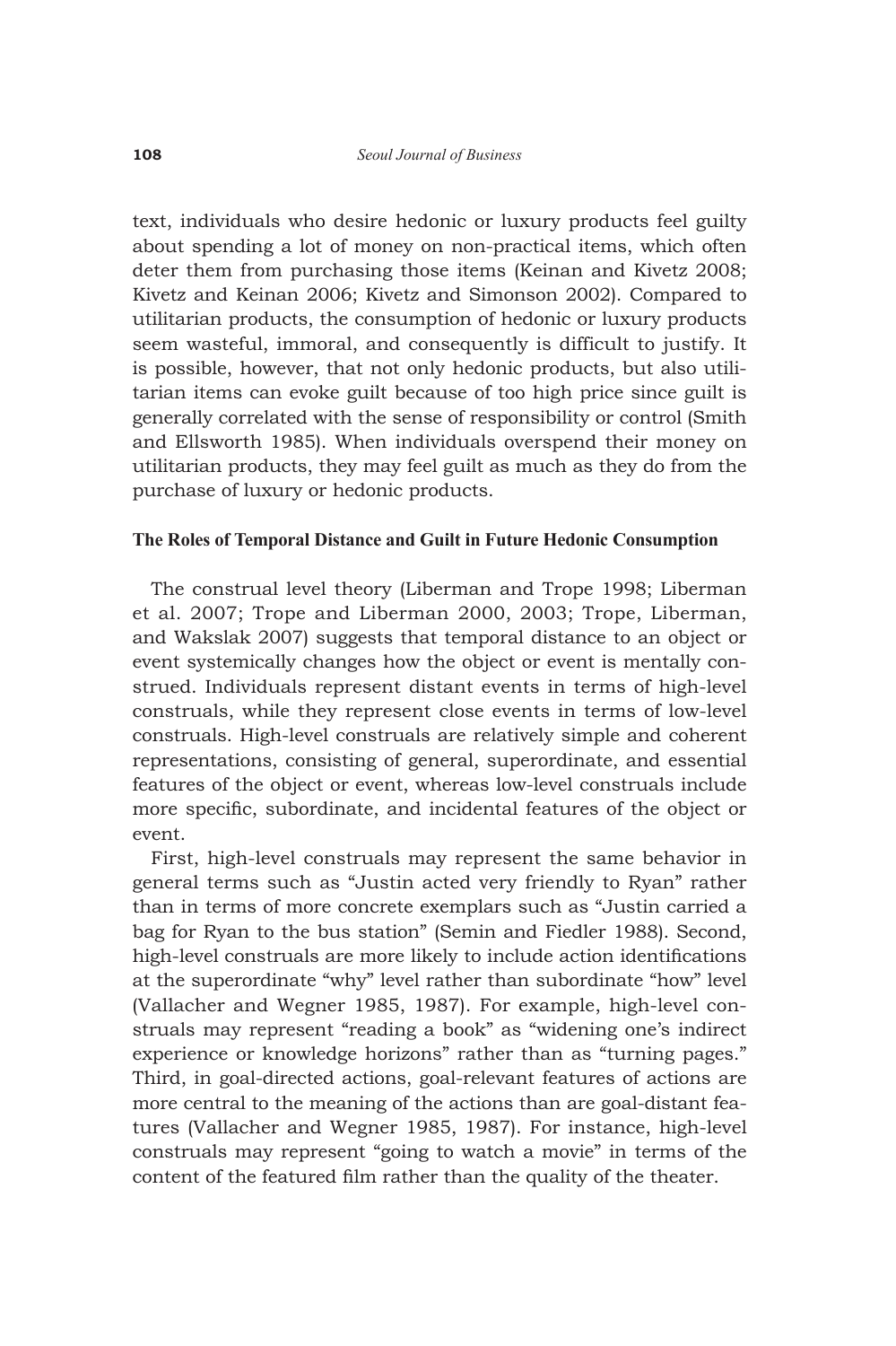As such, individuals represent temporally-distant objects more in terms of prototypical experiences and broader categories (Liberman et al. 2002), organize others' distant- versus near-future behaviors in terms of abstract traits (Nussbaumet al. 2003), and shift their preferences systemically as a function of temporal distance because they base their judgments on either the desirability (ends) or feasibility (means to an end) (Trope and Liberman 2000).

As discussed, hedonic consumption entails two basic components, hedonic pleasure and guilt. We argue that hedonic pleasure is a primary (positive) motive to consume hedonic products, where guilt is a secondary (negative) emotion that accompanies the consumption. As such, hedonic pleasure constitutes a high-level construal, while guilt represents a low-level construal of the hedonic consumption. Thus, we predict that temporal distance increases the tendency to represent the hedonic consumption in terms of hedonic pleasure, making the pleasure more salient to individuals. As temporal distance decreases (i.e., as the purchase becomes more imminent), guilt gets more salient, making the consumption more negative. Thus, evaluation for distant-future hedonic consumption may be more positive than those for near-future one because guilt, a secondary feature, is not well accommodated in the evaluation process. Specifically, we hypothesize;

**H1:** Temporal distance influences the evaluation of hedonic products. Specifically, individuals evaluate hedonic products more negatively when the purchase is imminent versus distant in the future.

According to our conceptualization, there are two possibilities about the roles of hedonic pleasure and guilt for future hedonic consumption. One possibility is that both anticipated hedonic pleasure and guilt interactively determine temporally differential evaluation of future hedonic consumption, as established in hypothesis 1. The other possibility is that the change in anticipated guilt primarily determines the time-dependent evaluation of future hedonic consumption, while anticipated pleasure remains relatively constant regardless of temporal distance. We argue that the latter is the case since hedonic pleasure is inherently essential to the hedonic consumption and less vulnerable to temporal distance, a subtle contextual variable.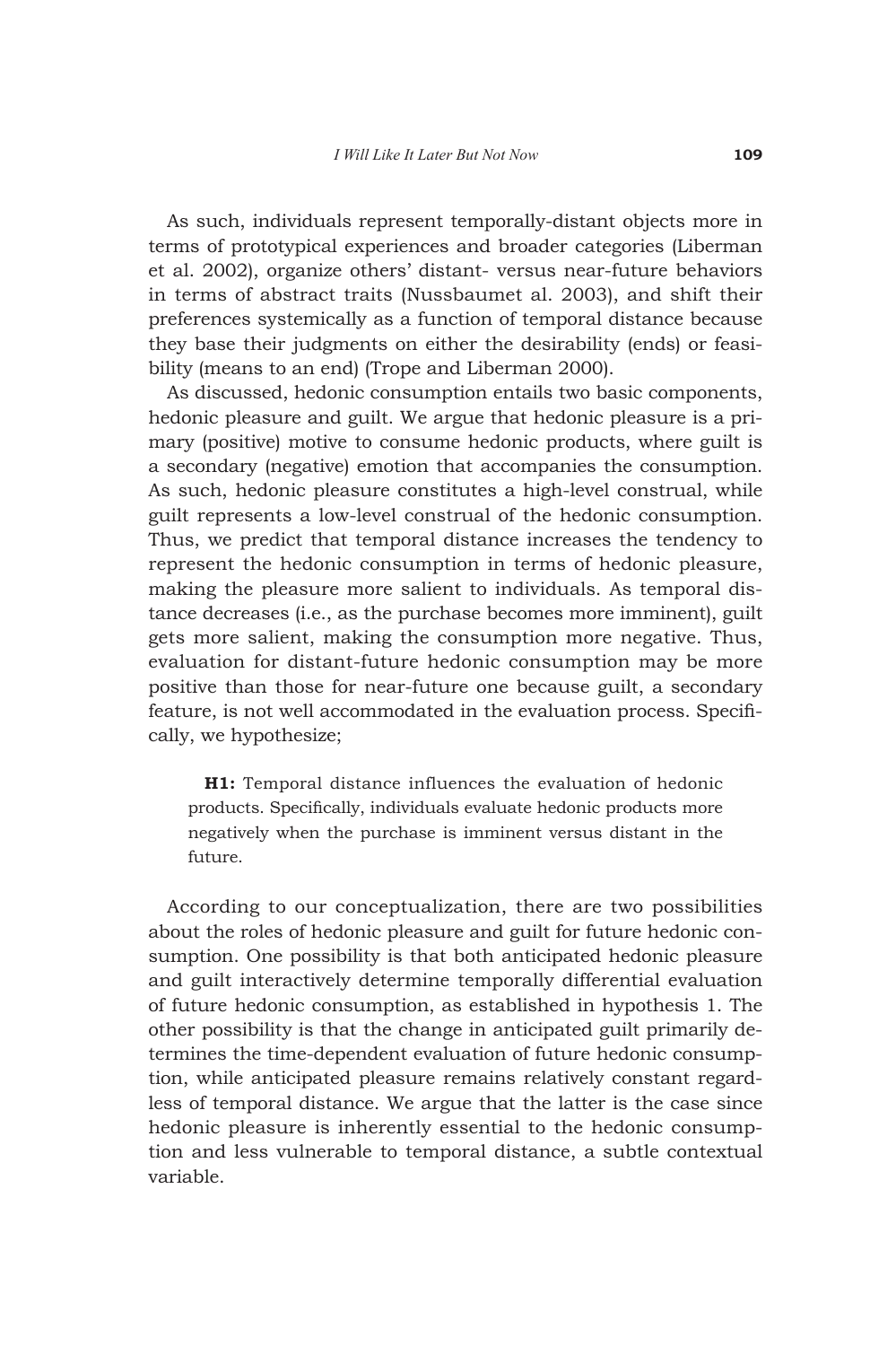**H2:** Individuals anticipate that they will feel more guilt from buying hedonic products when the purchase is imminent versus distant in the future.

**H3:** The level of anticipated guilt mediates the relationship between temporal distance and an individual's evaluation of hedonic products.

We conduct two studies to test our hypotheses. In study 1, we vary the frames of product appeals for the identical product, a mini-bicycle, to investigate whether the evaluation of the product is influenced by temporal distance only when it is positioned as a hedonic product, but not when it is presented as a utilitarian one. In study 2, we test the proposed process by which anticipated guilt mediates the effect of temporal distance on the evaluation of a hedonic product. We use the luxury wallet as a target product.

### **STUDY 1: THE EFFECT OF TEMPORAL DIsTANCE ON the evaluation of hedonic versus utilitarian product appeal (minivélo)**

The primary objective of study 1 is to investigate whether consumers' product evaluation for Minivélo, a mini-bicycle, would be differentially affected by temporal distance to its purchase, depending on how the product's appeal is framed. We frame the product appeals of this bicycle in two different ways by positioning it as either a hedonic or a utilitarian option. We hypothesize that when Minivélo is framed as a hedonic option, consumers' evaluation is more favorable when the purchase is immediate versus distant in the future, whereas temporal distance does not influence consumers' product evaluation when the product is framed as a utilitarian option.

### **Method**

*Participants and Design*. One hundred and twenty-one undergraduate students (63 female) participated in exchange for a cash of KRW 5,000. Participants were randomly assigned to one of the four conditions in a 2 (Temporal Distance: Near vs. Distant) X 2 (Product Appeal: Utilitarian vs. Hedonic) between-subjects design. All participants read a paragraph about Minivélo on the first page of the book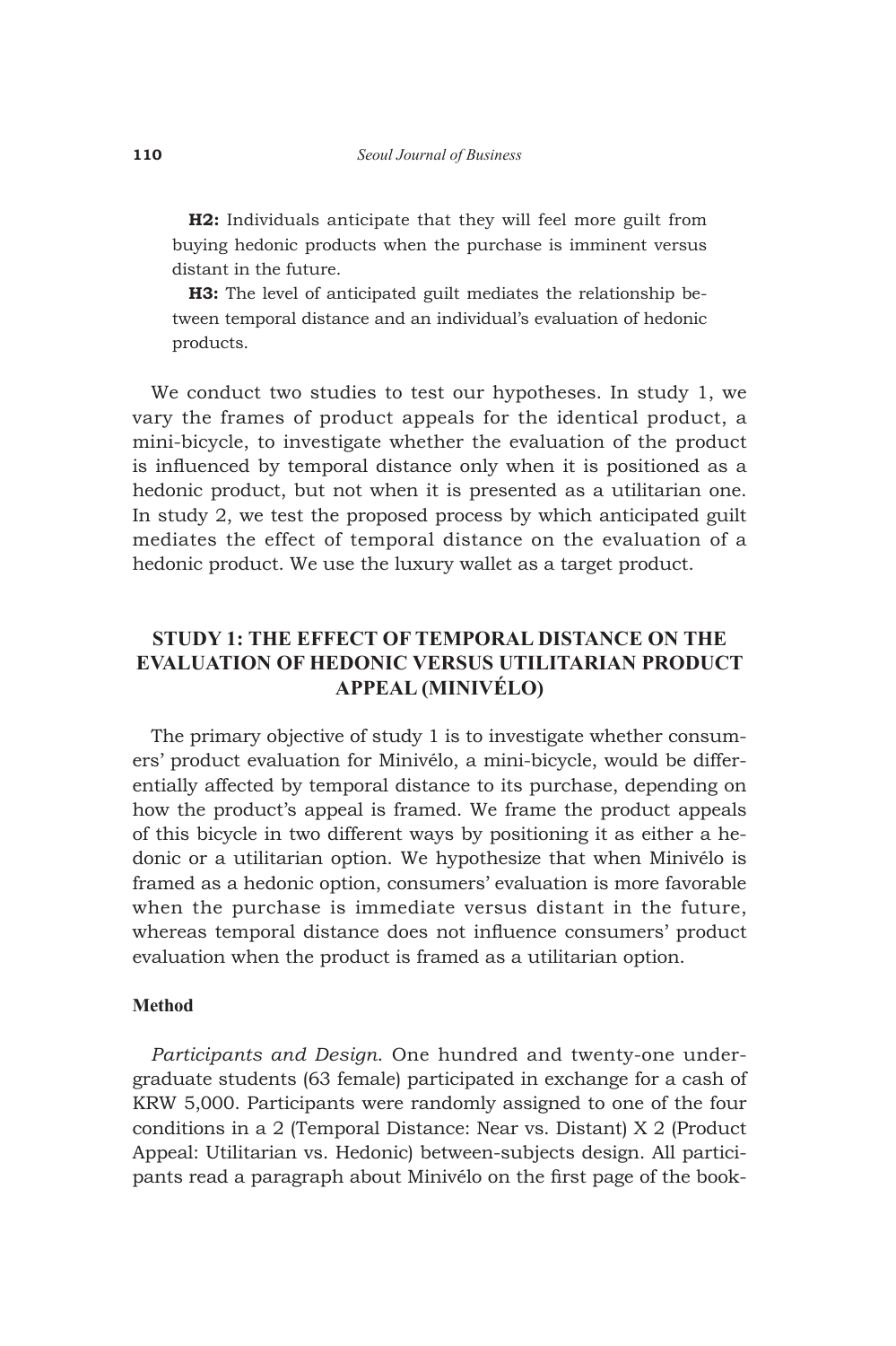let. As described in the next section, we manipulated the two independent variables via the information contained in the paragraph. After reading the paragraph, participants reported their attitude toward the product on three seven-point scales  $(1 - \text{unfavorable})$ negative/bad; 7 = favorable/positive/good). For confound checks, we measured the level of interest on Minivélo on a seven-point scale (1 = not at all; 7 = very much interested).

*Manipulations of Independent Variables*. We manipulated temporal distance by making participants imagine that they would purchase the bicycle shortly (near-future condition) or at least one month later (distant-future condition). In order to reinforce the temporal-distance manipulation, we used different labels for the booklets. Participants received a questionnaire, titled as either "Short-Term" or "Long-Term" Shopping, which was ostensibly interested in consumers' short-term (long-term) shopping behavior.

Then, we manipulated product appeal by focusing on either hedonic- or utilitarian-related aspects of the product in the description. Participants in the hedonic-frame condition read a paragraph where Minivélo was presented as a stylish alternative for those who wanted to express themselves to others because it was cute, colorful, and fashionable in design. In the utilitarian-frame condition, the product was presented to participants as a practically useful alternative that was small in size, light in body weight, and easily foldable. Such attributes as portability, high speed, and high stability were also highlighted in this condition.

### **Results**

*Product Evaluation*. A 2 (Temporal Distance) X 2 (Product Appeal) ANOVA on the involvement in Minivélo showed that there were no significant effects (all *p*'s > .118). We ran the same 2 (Temporal Distance) X 2 (Product Appeal) ANOVA on the product evaluation index formed by the three attitude items  $(a = .93)$ . First, the main effect of product appeal was significant  $(F(1, 117) = 9.76, p < .01)$ , indicating that participants evaluated the utilitarian appeal more positively than the hedonic appeal ( $M_{\text{hedonic}} = 5.14$  vs.  $M_{\text{utilitarian}} = 5.71$ ). This result may be driven by the fact that utilitarian appeals are better aligned with characteristics of the bicycle category. More importantly, however, the significant main effect of product appeal was qualified by the significant two-way interaction between temporal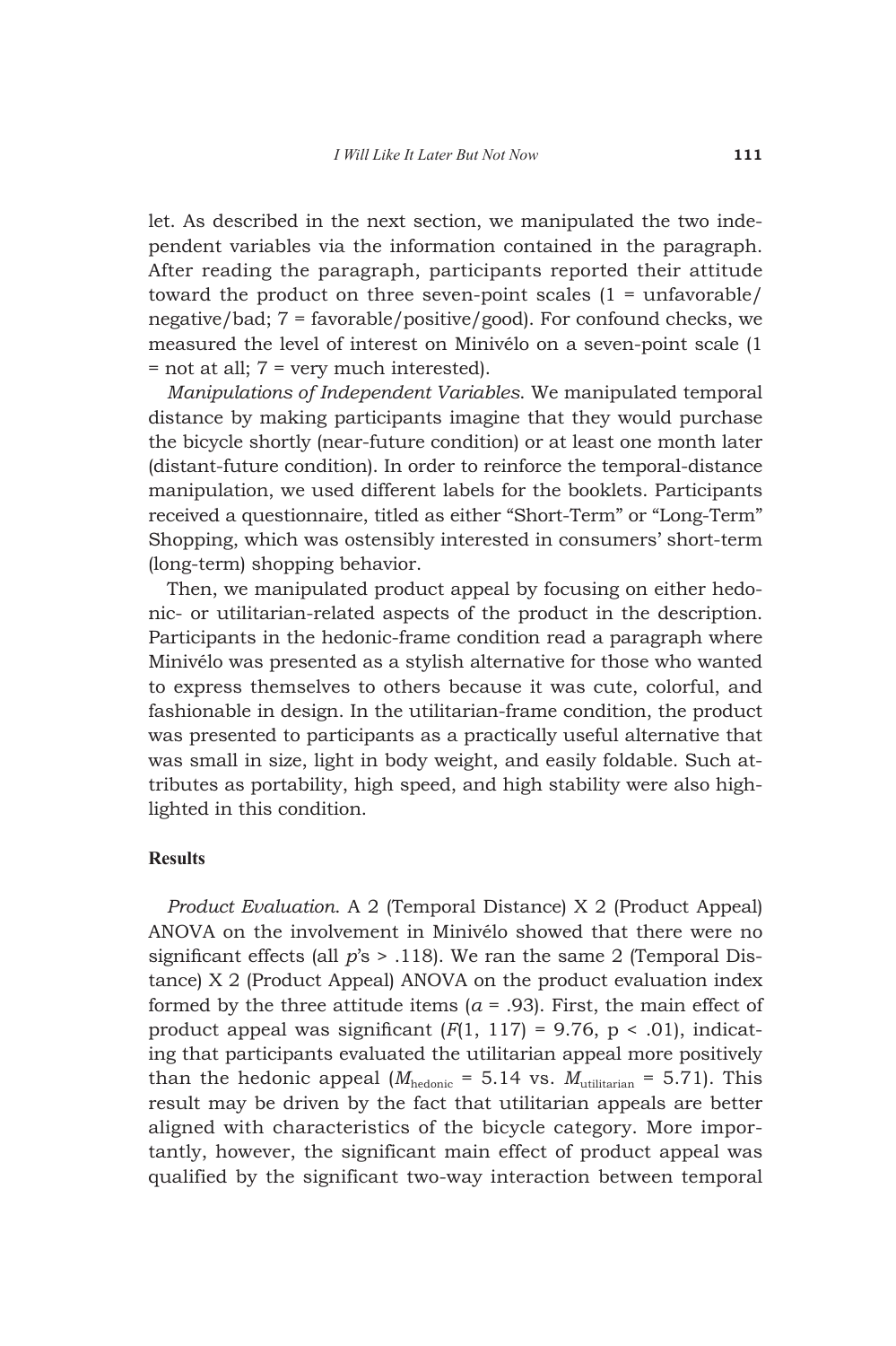

**Figure 1. The Effects of Temporal Distance and Product Appeal on Product Evaluation (Study 1)**

distance and product appeal  $(F(1, 117) = 4.00, p < .05$ : figure 1). Planned contrasts indicated that Minivélo, when framed as a hedonic alternative, was evaluated more negatively when the purchase was imminent than when the purchase was far  $(M_{\text{near}} = 4.81 \text{ vs. } M_{\text{dis}})$  $t_{\text{part}}$  = 5.45, *F*(1, 117) = 6.08, *p* < .05). However, there was no significant difference in product evaluation when Minivélo was presented as a utilitarian option ( $M_{\text{near}} = 5.76$  vs.  $M_{\text{distant}} = 5.66$ , F < 1). On the other hand, decomposing the two-way interaction by temporal distance indicated that there was a significant difference in product evaluation between two appeals only in the near-future  $(M_{\text{hedonic}} =$ 4.81 vs. *M*utilitarian = 5.76, *F*(1, 117) = 12.82, *p* < .001), but not in the distant-future condition ( $M_{\text{hedonic}} = 5.45$  vs.  $M_{\text{utilitarian}} = 5.66$ , F < 1).

### **Discussion**

As predicted, we found that the evaluation of the same product depended on how its product appeal was framed. Temporal distance influenced the evaluation of the bicycle when it was presented as a hedonic alternative: participants evaluated the product less favor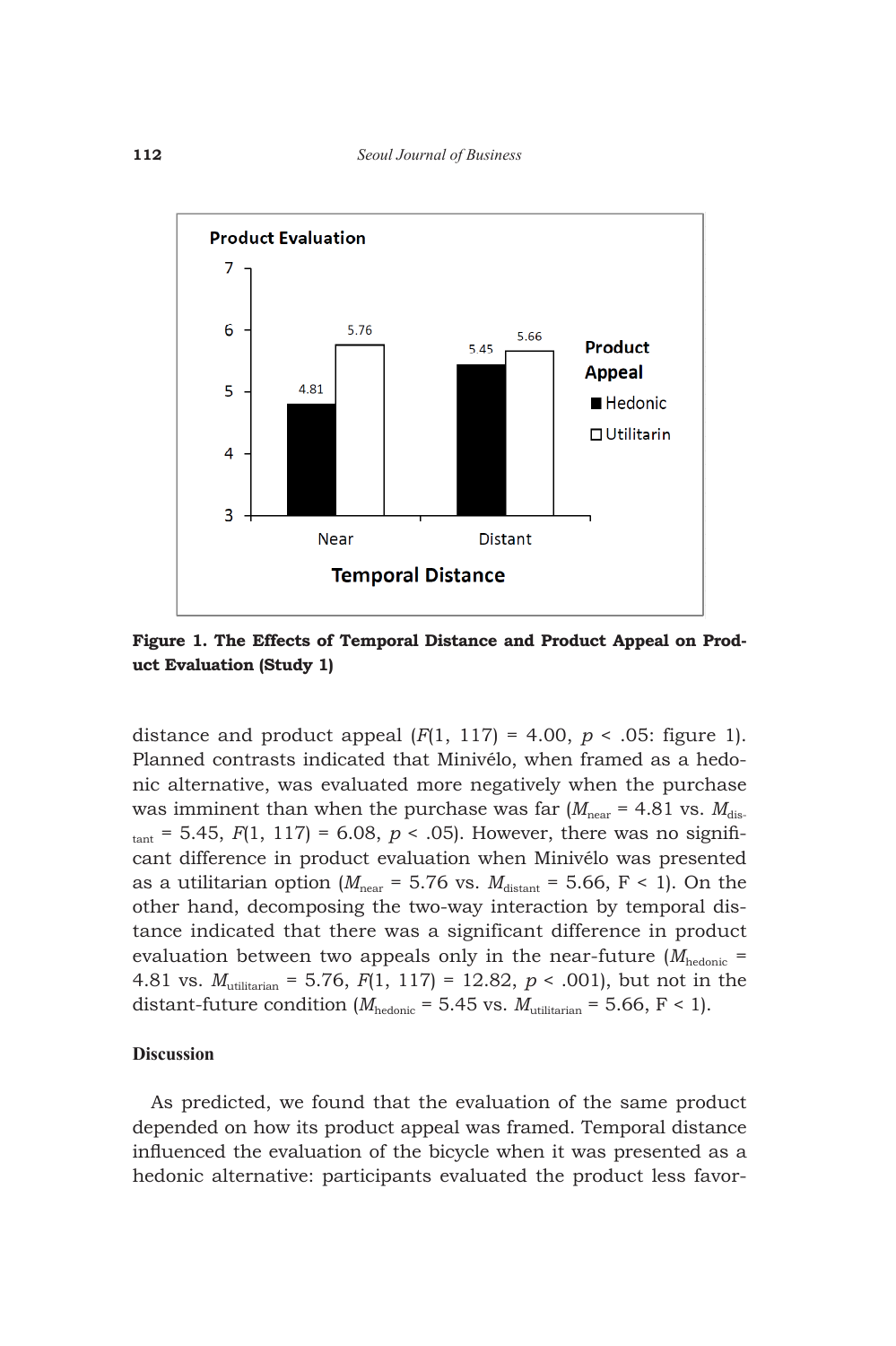ably when the purchase was near versus far in the future. However, temporal distance did not influence the product evaluation when the product was framed as a utilitarian option.

This study provides a rather pure test for the basic effect that temporal distance affects the evaluation of hedonic products because we only varied product appeals for the identical product. In other words, we could control for the influences of other extraneous variables that might have been otherwise unavoidable if we compared two different products. A question that remains untested concerns the proposed process by which temporal distance influences the evaluation of hedonic products.

In study 2, we conduct a mediation test to investigate whether anticipated guilt mediates the effect of temporal distance on product evaluation, as observed in study 1. Drawing upon the construal theory that suggests that guilt is a low-level mental construal, we test whether differential evaluations of a luxury wallet depending on temporal distance are based on the change in the level of anticipated guilt.

### **STUDY 2: THE MEDIATING ROLE OF ANTICIPATED GUILT (LUXURY WALLET)**

In study 2, we examine whether hedonic guilt mediates the effect of temporal distance for the evaluation of hedonic products. We hypothesize that individuals feel more guilt as they approach actual purchases and this enhanced level of guilt leads to lower evaluations of hedonic products in the near- but not in distant-future condition. By using a luxury product whose purchase is primarily driven by the hedonic motive, we test whether the lower level of willingness to pay in the immediate versus distant purchase is mediated by the higher level of anticipated guilt. Unlike study 1, we use willingnessto-pay as our dependent measure to avoid potential biased responses on attitude measures due to participants' stereotype about luxury items.

### **Method**

*Participants and Procedure*. Ninety-seven undergraduate students (49 women) participated in exchange for KRW 5,000. All participants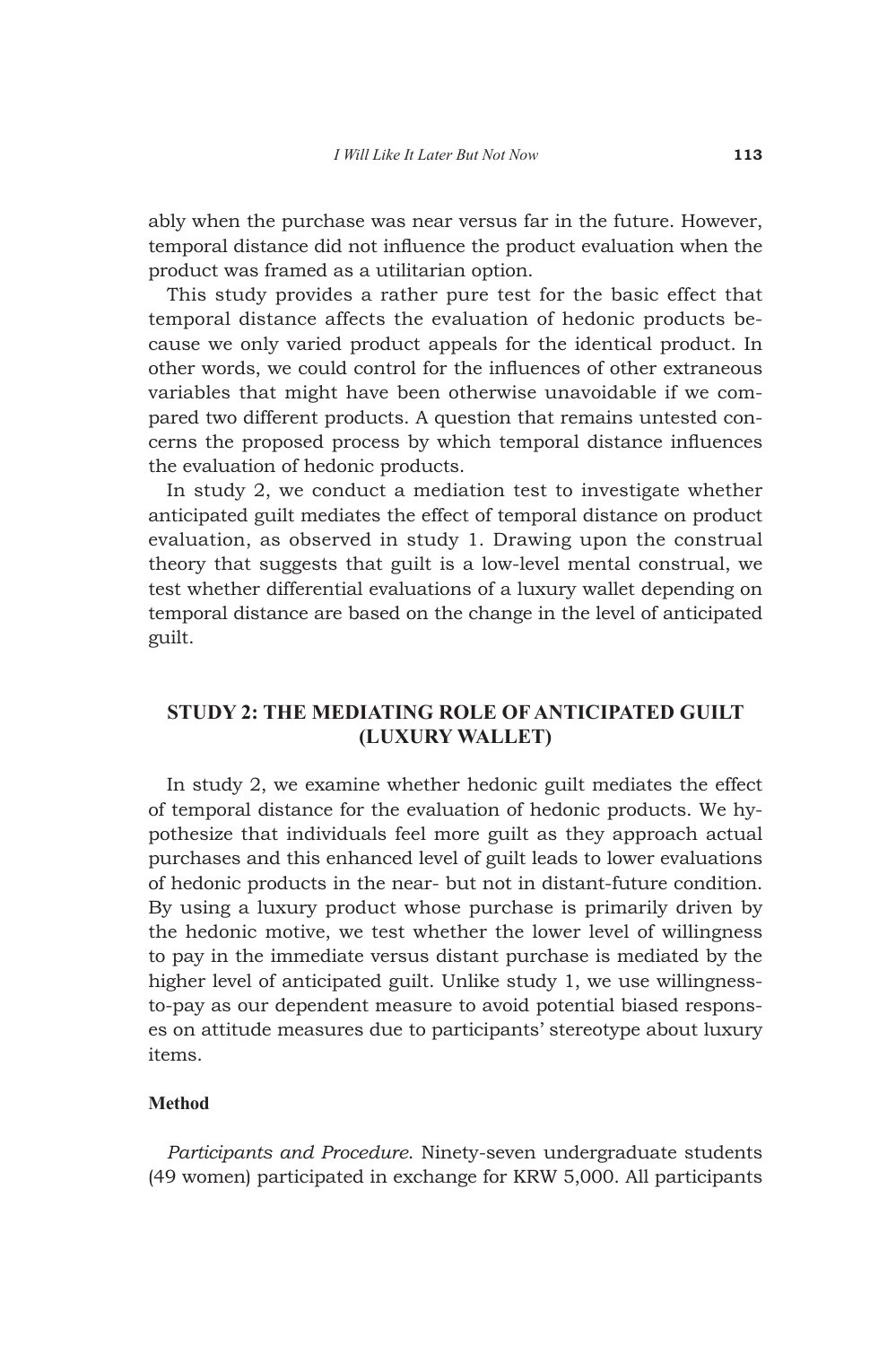were asked to imagine that they were on the online shopping mall named Luxury.com to make a purchase for a new luxury wallet. Participants were randomly assigned to one of the two conditions that manipulated temporal distance in the scenario. They were provided with the information on a special discount event where they could purchase a luxury wallet of their favorite brand at a discounted price that was similar to the level of price at duty-free shops. They were told that the event would take place in two days (near-future condition) or one month later in the future (distant-future condition). As in study 1, we labeled the booklets with different names, "Short-Term" versus "Long-Term" Shopping.

After reading the presented scenario, participants were first asked to provide a brand name that they planned to purchase. Then participants were asked to provide the maximum amount of money in KRW they would be willing to pay for the wallet, which was used for our main dependent measure.

Next, they indicated their level of anticipated pleasure and guilt they would experience from buying a luxury wallet in this special event. To measure the hedonic pleasure, participants were asked the following two questions and provided their opinions on seven-point scales  $(1 = not at all; 7 = very much):$  "How much are you excited about getting a new wallet in two days [one month] from today?" and "How much do you look forward to having a new wallet in two days [one month] from today?" To measure the hedonic guilt, participants provided their opinions on seven-point scales  $(1 = not at all; 7 = very$ much) about the following questions: "How much do you feel guilt about buying an expensive luxury wallet?" and "How much do you mind buying an expensive luxury wallet?"

 For confound checks, we measured the level of interest on the luxury wallet on a seven-point scale  $(1 = not at all; 7 = very much)$ interested) and also task involvement on a seven-point scale (1= not at all; 7 = very much involved). To measure the manipulation check for the temporal-distance manipulation, we asked participants, "How much do you feel the event far from today?"  $(1 = \text{very near}; 7 = \text{very}$ far). Finally, we measured the individual difference in the impulsive buying tendency (Rook and Fisher 1995) as a control variable.

### **Results**

*Manipulation and Confound Checks*. A one-way ANOVA on the ma-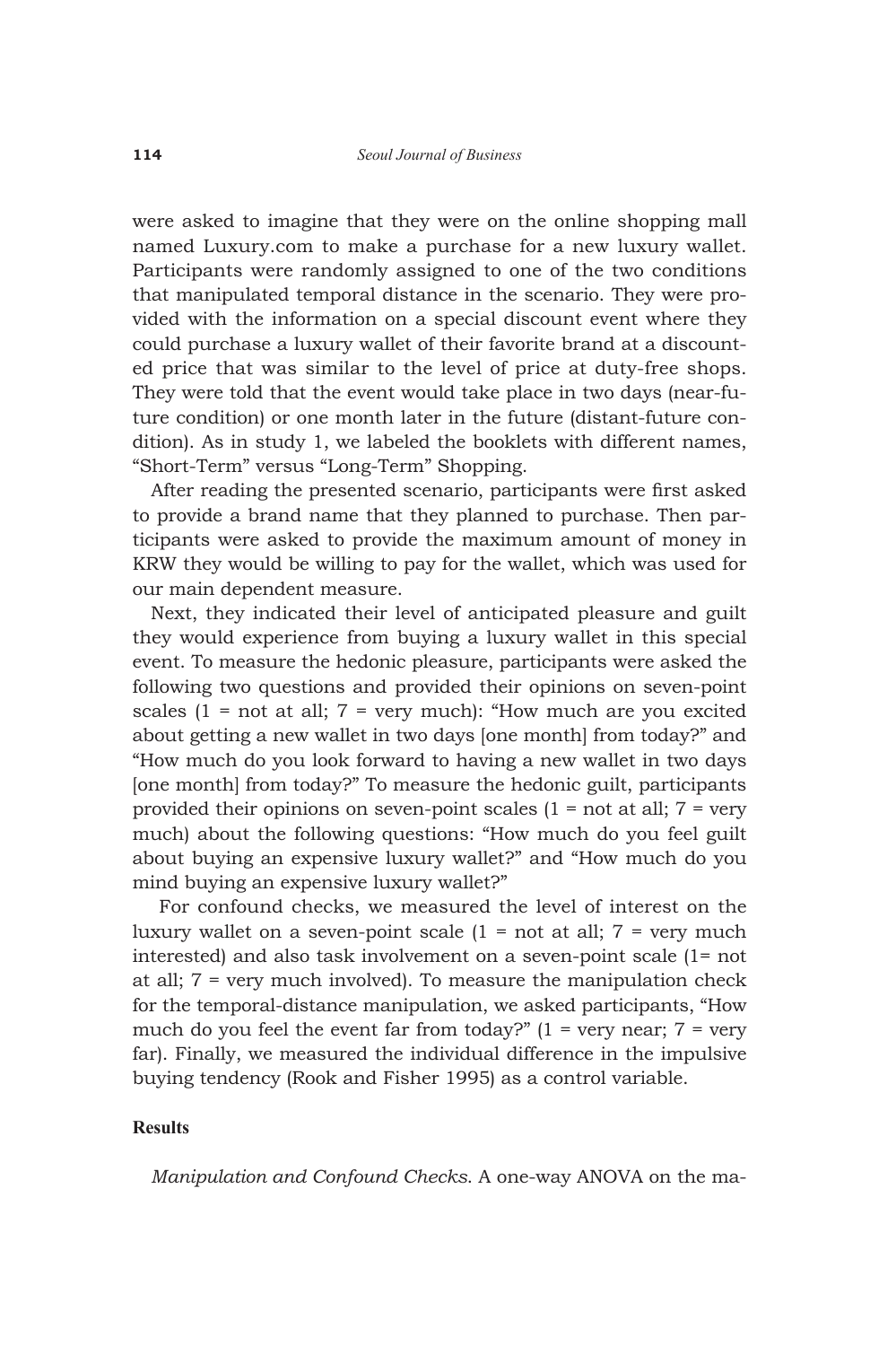nipulation check for temporal distance indicated that participants in the near-future condition perceived the special event to take place sooner in the future than those in the distant-future condition  $(M_{\text{near}})$ = 3.31 vs.  $M_{\text{distant}}$  = 3.98;  $F(1, 95)$  = 4.36,  $p < .05$ ). The same ANOVA was used to investigate whether participants' interest in the luxury wallet and task involvement were influenced by the temporaldistance manipulation. None of the effects were significant (all *p*'s > .20). Analyses of the manipulation and confound checks suggest that the temporal-distance manipulation was deemed successful at producing a differential perception of when the special event would take place, controlling for participant's involvement in the product category and the task.

*Willingness to Pay*. Using the impulsive buying tendency (*α* = .91) as a covariate, we ran an ANCOVA on the willingness-to-pay price. The effect of the impulsive buying tendency was significant  $(b = 4.71)$ , *SE* = 1.46, *F*(1, 94) = 10.44, *p* < .01), indicating that the higher such tendency, the higher the willingness-to-pay price for a luxury wallet. More importantly, the effect of temporal distance was also significant  $(F(1, 94) = 4.40, p < .05)$ , controlling for the effect of the impulsive buying tendency. The willingness-to-pay price was lower for participants in the near-future condition than those in the distantfuture condition  $(M_{\text{near}} = 290,769.23 \text{ vs. } M_{\text{distant}} = 374,444.44$ .

*Hedonic Pleasure and Guilt*. For potential mediators, we measured both hedonic pleasure and guilt. We created the hedonic pleasure index (*α* = .90) using the average score of the two items we assessed. We also created the guilt index  $(a = .70)$  in the same manner. Each of the two indices was subject to the same ANCOVA. An ANCOVA on the hedonic pleasure index revealed that the effect of temporal distance was not significant  $(M_{\text{near}} = 5.54 \text{ vs. } M_{\text{distant}} = 5.27, p > .20)$ , while the effect of the impulsive buying tendency was marginally significant (*b* = .18, *SE* = .10, *F*(1, 94) = 3.50, *p* =.0644), suggesting that the higher the impulsive buying tendency, the more participants felt hedonic pleasure from buying a luxury wallet. On the other hand, the same ANCOVA on the hedonic guilt index indicated that the effect of temporal distance was significant ( $M_{\text{near}}$  = 5.45 vs.  $M_{\text{distant}}$  = 4.72,  $F(1, 94) = 9.91$ ,  $p < .01$ ). The effect of the impulsive buying tendency was also significant in the negative direction  $(b = -.26, SE = .09, F(1,$ 94) = 8.78,  $p < .01$ ), indicating that the higher the impulsive buying tendency, the less participants felts hedonic guilt from buying a luxury wallet.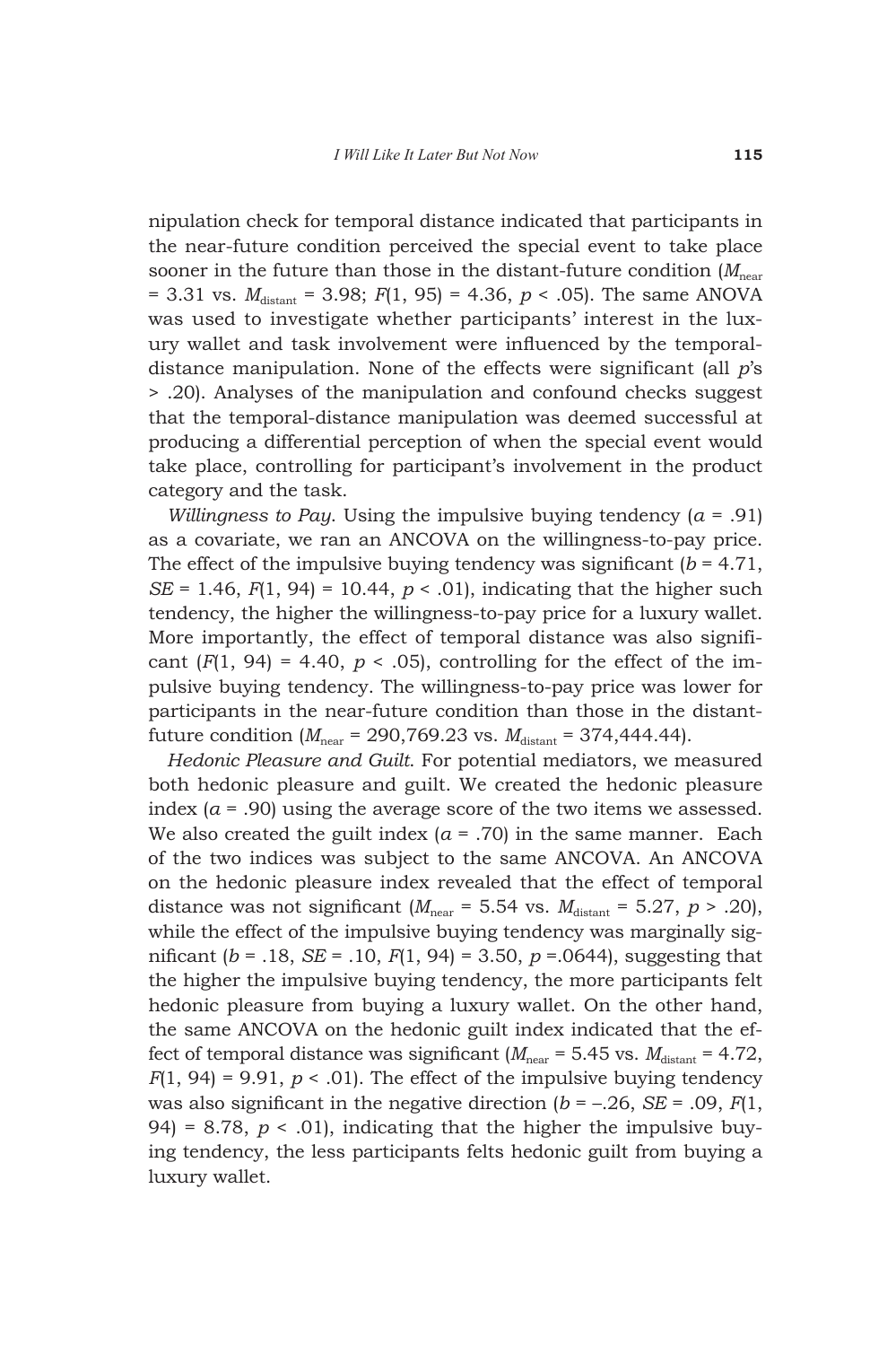

• Bootstrapping 95% CI [.1974, 2.9779]

Note: Provided are t-values in parentheses. The solid lines represent significant paths, and the dotted line represents a non-significant line at *p* < .05. Temporal distance is coded as 1 if distant, and –1 if near. The effect of the covariate, the impulsive buying tendency, is not presented for simplicity.

### **Figure 2. The Mediating Effect of Anticipated Guilt (Study 2)**

*Mediational Analyses*. We used the bootstrapping procedure (Preacher, Rucker, and Hayes 2007) to test the proposed process where hedonic guilt mediates the effect of temporal distance on participant's willingness to pay for th e luxury wallet (figure 2). First, temporal distance had a direct positive influence on participants' willingness-to-pay price  $(b = 3.78, SE = 1.80, p < .05)$ . Second, temporal distance decreased the experience of anticipated guilt (*b* = –.34, *SE* = .11,  $p < .01$ : the smaller temporal distance, the greater the level of anticipated guilt. Finally, the direct effect of temporal distance on willingness to pay, which had been otherwise significant, became non-significant ( $b = 2.47$ , *SE* = 1.85,  $p > 0.18$ ), once guilt was controlled for. On the other hand, the level of anticipated guilt still influenced participants' willingness-to-pay price negatively (*b* = –3.82, *SE* = 1.67,  $p < .05$ ). We confirmed the full mediation process via the bootstrapping procedure (95% CI: [.1974, 2.9779]).

### **Discussion**

We confirmed the mediating role of guilt for the time-dependent evaluation of the hedonic product. Anticipated guilt was higher in the near-future than distant-future purchase and this enhanced level of anticipated guilt drove the difference in product evaluation across temporal distance. Our findings are consistent with the prediction of the construal level theory that a low-level construal, anticipated guilt in this case, exerts its effect more heavily in near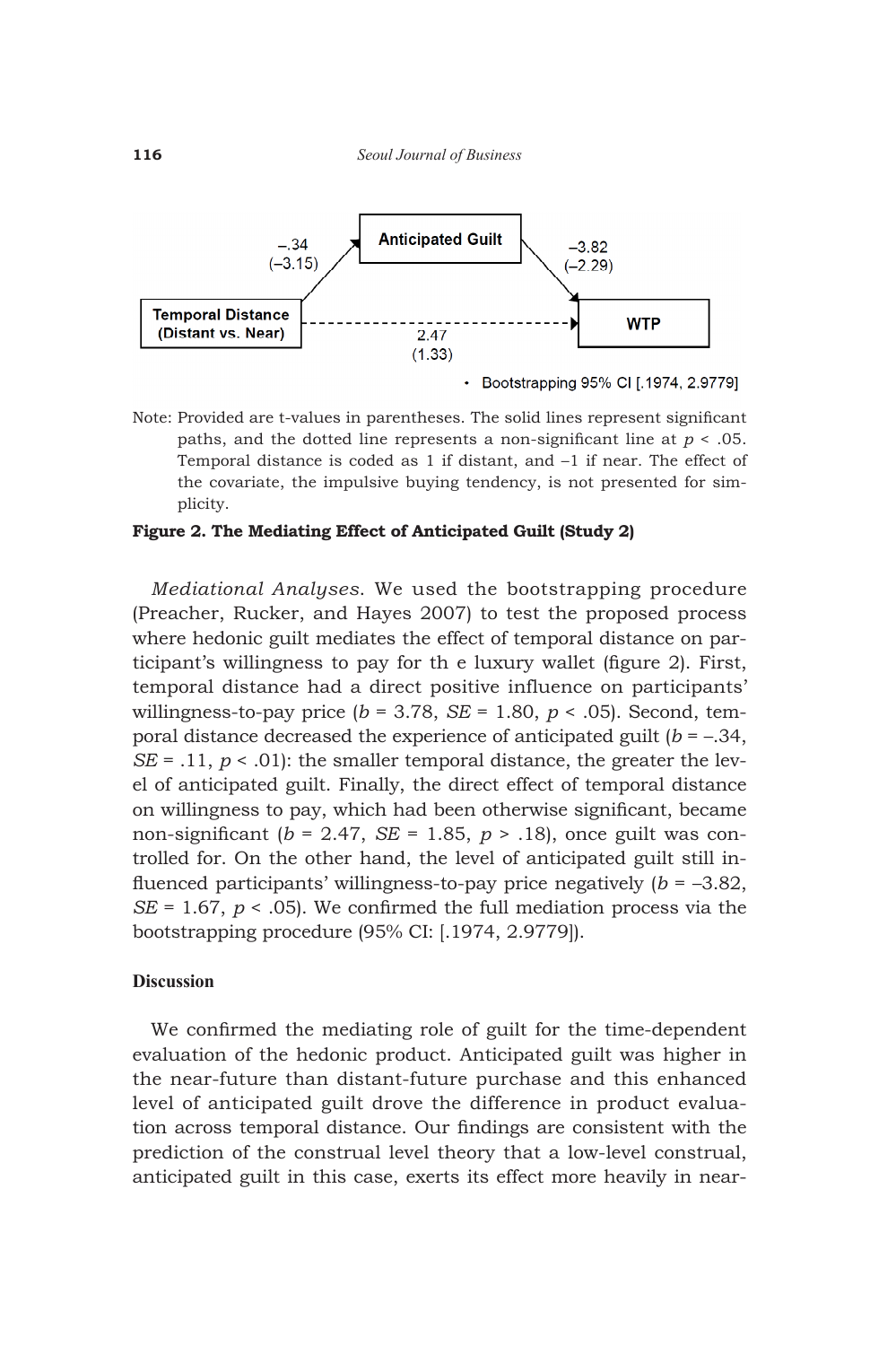future than distant-future condition. To the best of our knowledge, this study provides a first attempt to test the proposition that guilt is conceptualized as a low-level construal in hedonic consumption, thus becoming more influential in the immediate versus distant purchase.

### **General Discussion**

### **Theoretical and Managerial Contributions**

At the most basic, we confirmed that temporal distance influences the evaluation of hedonic products. In study 1, we manipulated the communication frames of product appeals for the same product, Minivélo, and found that consumers' attitude toward the product was more negative when the purchase was immediate versus distant in the future. However, such moderating effect of temporal distance was limited to the case where the product was positioned as a hedonic option. When it was presented as a utilitarian alternative, temporal distance did not influence product evaluation. In this study, we varied the product appeals for the same product instead of using different products for the target object; as such, this study provides a strong and clean test for our hypothesis 1.

In study 2, we confirmed the role of anticipated guilt as the mediator for the relationship between temporal distance to the purchase and product evaluation. This result is consistent with our basic premise that guilt is rather secondary to consuming hedonic products, while hedonic pleasure is more primary. As hypothesized, we found that anticipated guilt was higher when the purchase was imminent versus far in the future and that the higher level of anticipated guilt mediated lower willingness to pay for the luxury wallet in the near- versus distant-future condition. On the other hand, we found that the level of hedonic pleasure remained constant regardless of temporal distance. One could argue that if people evaluate distant-future hedonic consumption more favorably, such result is driven by people's tendency of exaggerating the amount of hedonic pleasure they will enjoy. Our empirical findings suggest, though, that more positive evaluation of distant-future hedonic consumption is due to higher level of anticipated guilt for nearfuture consumption, not to higher level of anticipated pleasure for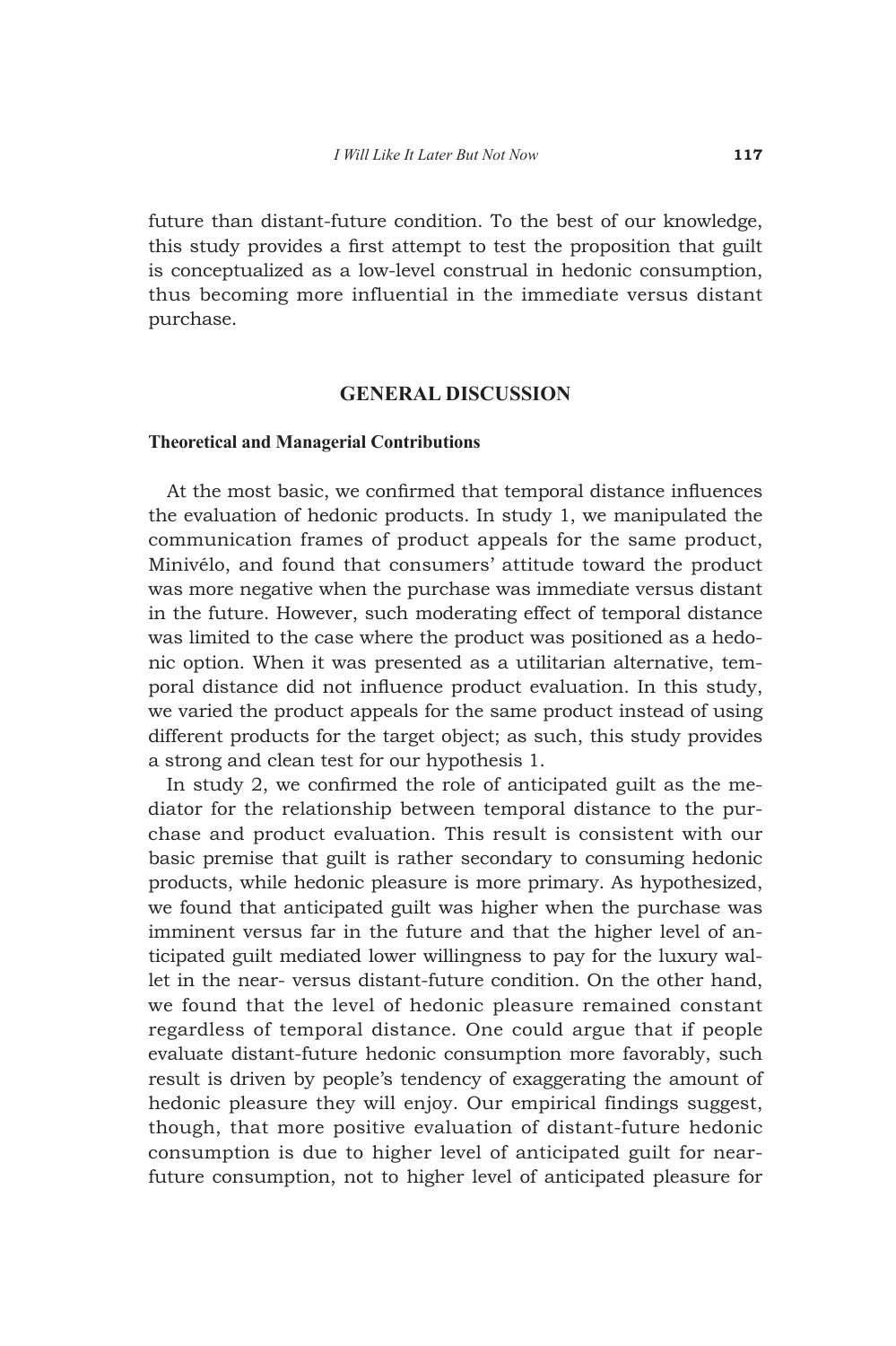distant-future consumption.

Theoretically, the current research advances an explanation based on guilt as a low-level construal. This proposition is consistent with previous literature on misprediction. Several lines of research suggest that an individual's misprediction for future events comes from his or her failure to incorporate non-schematic and mundane aspects of reality into the construal of future situations (Sherman 1980). For example, the rosy-view showed that people's expectations of future personal events (e.g., family visit to a theme park) are typically more positive than their actual experiences during the events because they cannot accommodate in advance actual distractions, disappointment, and a less positive view of the self (Mitchell et al. 1997; Shutton 1992).

In a similar vein, prior research has shown that individuals are overly confident in predicting future tasks or behaviors (Buehler, Griffin, and MacDonald 1997; Buehler, Griffin, and Ross 1994; Dunning et al. 1990; Griffin, Dunning, and Ross 1990; Vallone et al. 1990). For example, Buhler et al. (1994) found that when asked to predict the completion date for a specific task, individuals tend to underestimate their task completion time. Such optimism may result from individuals' failure to incorporate incidental, task-unrelated features into the prediction of completion time.

This misprediction tendency is also prevalent in affective forecasting. People often fail to predict the intensity and duration of their reactions to future events (Gilbert et al. 1998, 2002; Wilson et al. 2000). People tend to overpredict how long their affective reactions to future events will last because of the failure to accommodate the consequences of other activities in the future. This misprediction is driven by both focalism (i.e., tendency not to consider other factors than the focal one) and immune-neglect (i.e., neglect of our psychological immune system to effectively adapt to negative events).

The underlying process proposed in these streams of research shares the commonality that reliance solely on schematic construals can lead to incorrect, often excessively positive, predictions for future events. Given that people's predictions depend on how they construe future situations, our research suggests that evaluations of future hedonic consumption may depend on how the consumption is construed, that is, how much guilt is accommodated in the evaluation process. When this non-schematic, low-level construal of guilt is considered (as it was in the near-future condition), future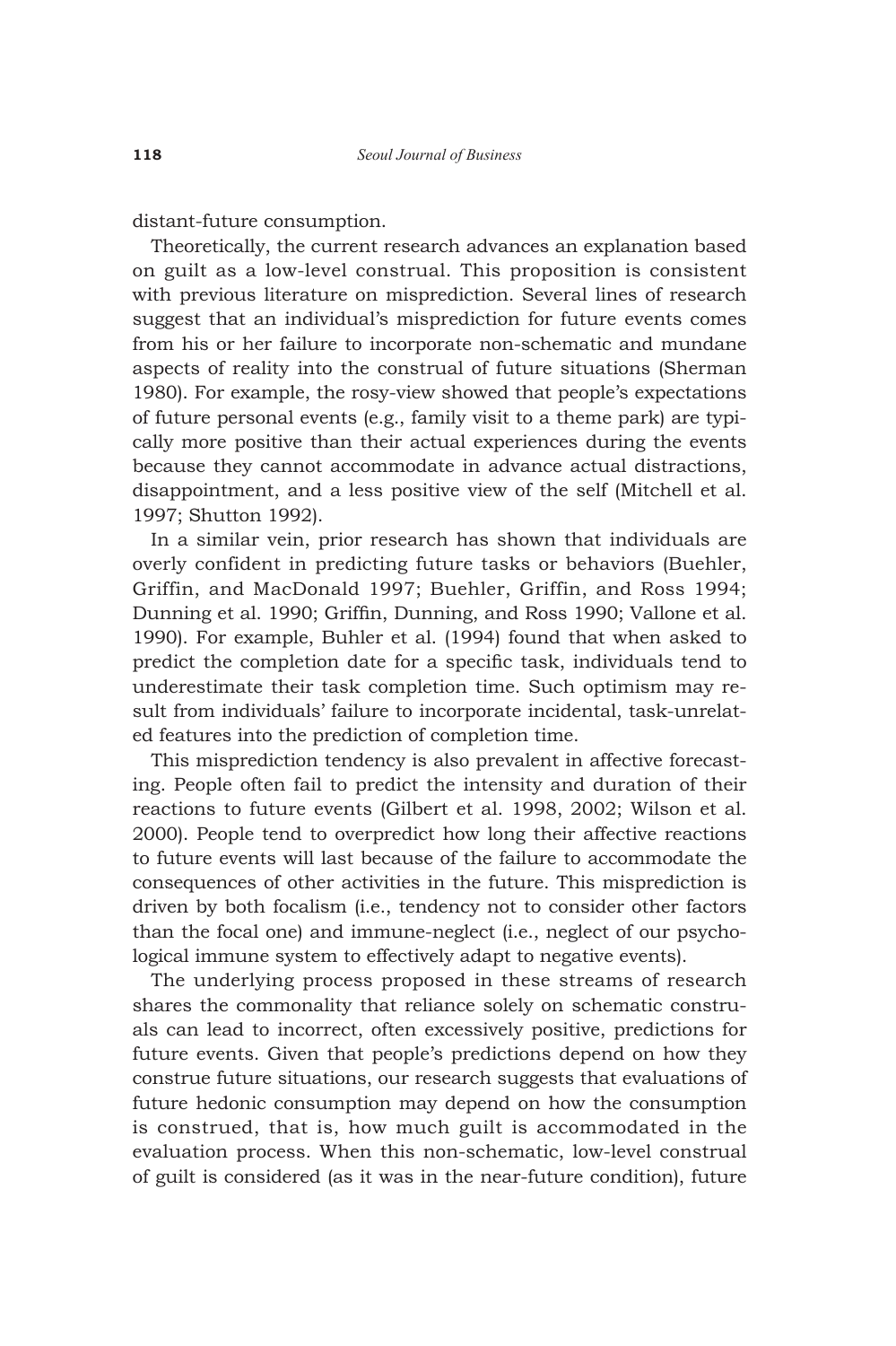hedonic consumption is less favorable, the very finding of the current research. As for hedonic consumption, the present research offers an additional, guilt-based explanation of why people cannot predict future event correctly.

From this research, we can draw important managerial implications for marketing hedonic products. Since consumers feel more guilt in relatively short- versus long-distance frame, marketers can effectively use tactics on the point of purchase designed to reduce consumers' level of guilt, such as bundling a product with charity or utilitarian products or highlighting practical features. On the other hand, for consumers who face long-distance purchases, marketers may induce more favorable product evaluation by raising consumers' expectations about hedonic pleasure than through guilt-reducing communications. For example, when marketers design marketing communications for their new product which will be launched in several months, they need to emphasize a high level of pleasure that consumers can enjoy from getting the product. As the product launch becomes imminent over time, however, the communication should be geared toward focusing on the usefulness or practical features to reduce consumers' anticipated guilt. Similarly, when marketers identify the core concept for mass-media advertisements, focusing on anticipated pleasure is much more effective to maximize consumers' attitude toward the product. On the other hand, sales persons' direct communications to the customer at the point of purchase should be more targeted toward products' utilitarian features or practicality.

### **Limitations and Future Research Direction**

This research possesses several limitations and opportunities for future research. First, in study 2, we used the luxury wallet as a stimulus to evoke guilt. However, luxury wallets are too expensive and less relevant for most university students so participants might not be involved very much in the task at hand. More importantly, the effect of guilt could have been exaggerated due to the high price of luxury wallets to our participants. That is, participants may have felt guilt more from buying an expensive luxury wallet and the test mediation was partly due to this enhanced level of guilt. Although this concern can be attenuated by the fact that the product was on promotion in the scenario and such possibility cannot explain the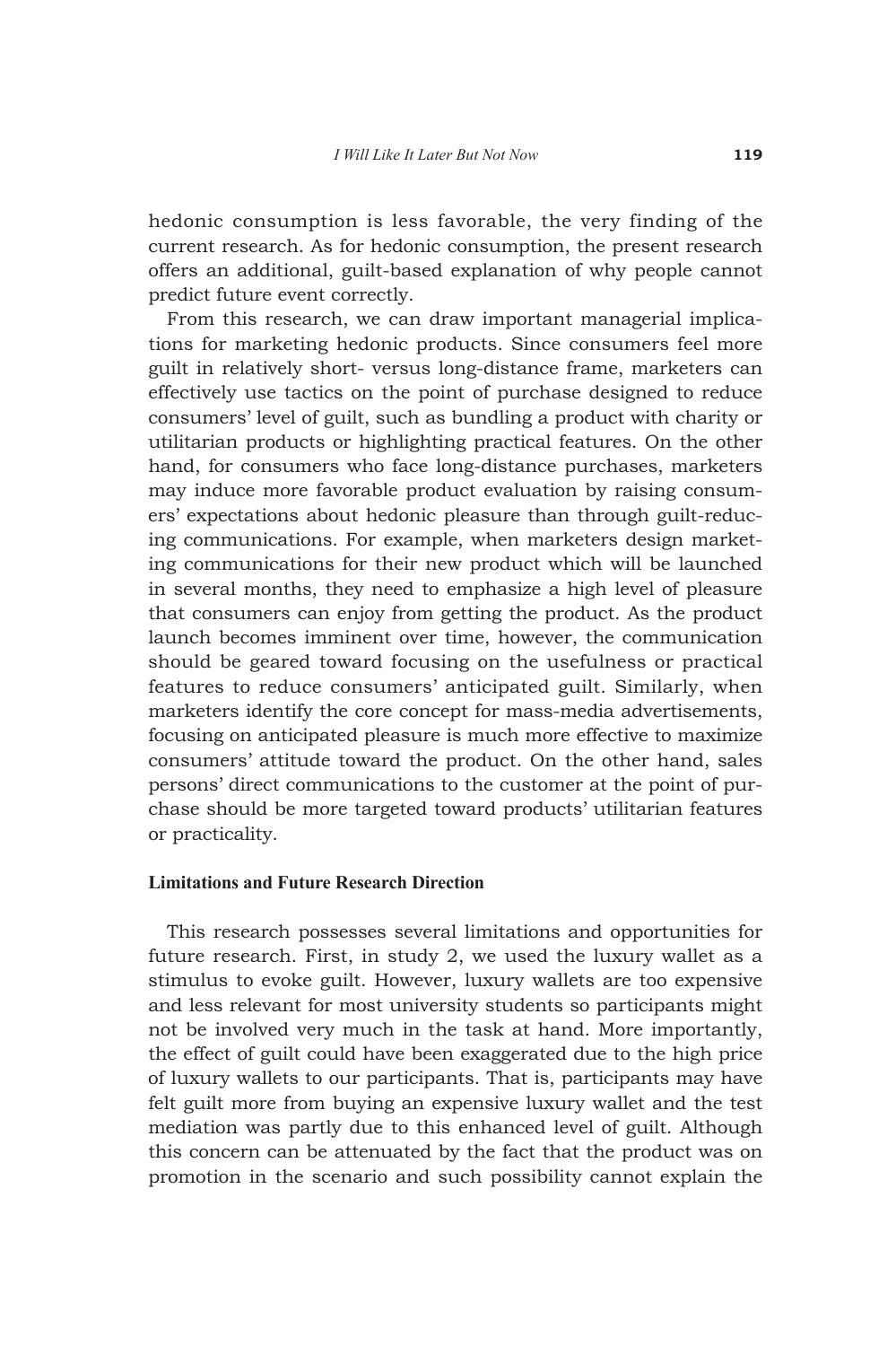findings of study 1 effectively, it would be better to use other affordable hedonic products such as travel package to enhance the robustness of our findings.

Second, since our empirical studies are based on hypothetical scenarios, some of the participants might have had difficulty in immersing themselves in the presented situations. In future research, we could conduct a field study to enhance the external validity by observing how much people spend or how they evaluate products in the real situations. Third, although our focus was on temporal distance, prior research suggests that various types of distance – social, spatial, or psychological – work in the similar fashion (Fujita et al. 2006; Liberman et al. 2007). One may investigate whether similar effects are obtained for the case of other types of distance. Similarly, an individual difference in action identification can be used to understand the effects of temporal distance and guilt in the context of hedonic consumption, without using any artificial interventions.

### **Conclusion**

The present research suggests that our representation of future hedonic consumption depends on the temporal perspective we adopt. When seen from a larger temporal distance, hedonic consumption is represented in terms of positive pleasure, while the negative experience of guilt comes into play when the consumption is construed from a smaller-distance perspective. Thus, our predictions for future hedonic consumption seem malleable in that they are affected by the subtle effect of contextual temporal information.

### **References**

- Ahtola, O. (1985), "Hedonic and Utilitarian Aspect of Consumer Behavior: An Attitudinal Perspective," *Advances in Consumer Research*, 12(1), 7-10.
- Babin, B., W. Darden, and M. Griffin (1994), "Work and/or Fun: Measuring Hedonic and Utilitarian Shopping Value," *Journal of Consumer Research*, 20(4), 644-656.
- Baumeister, R., A. Stillwell, and T. Heatherton (1994), "Guilt: An Interpersonal Approach," *Psychological Bulletin*, 115(2), 243-267.
- Buehler, R., D. Griffin, and H. MacDonald (1997), "The Role of Motivated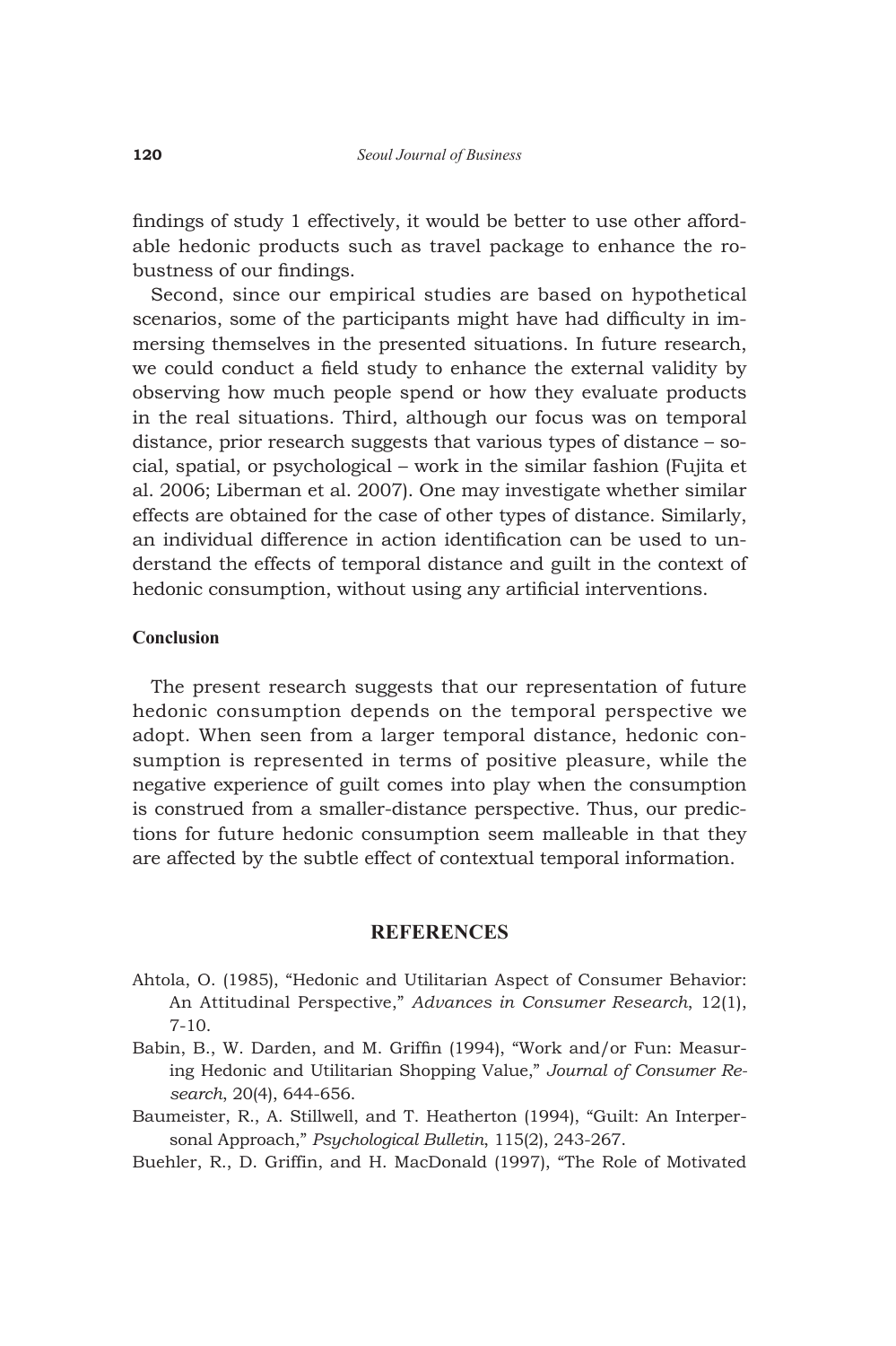Reasoning in Optimistic Time Predictions, " *Personality and Social Psychology Bulletin*, 23(March), 238-247.

 and M. Ross (1994), "Exploring the "Planning Fallacy": Why People Underestimate Their Task Completion Times," *Journal of Personality and Social Psychology*, 67(3), 366-381.

- Dunning, D., D. Griffin, J. Milojkovic, and L. Ross (1990), "The Overconfidence Effect in Social Prediction," *Journal of Personality and Social Psychology*, 58(4), 568-581.
- Freedman, J., S. Wallington, and E. Bless (1967), "Compliance without Pressure: The Effect of Guilt," *Journal of Personality and Social Psychology*, 7(October), 117-124.
- Fujita, K., M. D. Henderson, J. Eng, Y. Trope, and N. Liberman (2006), "Spatial Distance and Mental Construal of Social Events," *Psychological Science*, 17(4), 278-282.
- Gilbert, D. T., E. C. Pinel, T. D. Wilson, S. J. Blumberg, and T. P. Wheatley (1998), "Immune Neglect: A Source of Durability Bias in Affective Forecasting," *Journal of Personality and Social Psychology*, 75(3), 617- 638.

 (2002), "Durability Bias in Affective Forecasting," in *Heuristics and Biases: The Psychology of Intuitive Judgment*, T. Gilovich, D. Griffin, and D. Kahneman ed., NY: Cambridge University Press, 292-312.

- Griffin, D., D. Dunning, and L. Ross (1990), "The Role of Construal Processes in Overconfident Predictions about the Self and Others," *Journal of Personality and Social Psychology*, 69(6), 1128-1139.
- Hirschman, E. and M. Holbrook (1982), "Hedonic Consumption: Emerging Concepts, Methods and Propositions," *Journal of Marketing*, 46(3), 92- 101.
- Holbrook, M. and E. Hirschman (1982), "The Experiential Aspects of Consumption: Consumer Fantasies, Feelings, and Fun," *Journal of Consumer Research*, 9(2), 132-140.
- Keinan, A. and R. Kivetz (2008), "Remedying Hyperopia: The Effects of Self-Control Regret on Consumer Behavior," *Journal of Marketing Research*, 45(6), 676-689.
- Kivetz, R. and A. Keinan (2006), "Repenting Hyperopia: An Analysis of Self-Control Regrets," *Journal of Consumer Research*, 33(2), 273-282.

 and I. Simonson (2002), "Earning the Right to Indulge: Effort as a Determinant of Customer Preference Toward Frequency Program Reward," *Journal of Marketing Research*, 39(2), 155-170.

Lascu, D. (1991), "Consumer Guilt: Examining the Potential of a New Marketing Construct," in *Advances in Consumer Research*, Vol. 18, R. Holman and M. Solomon ed., Ann Arbor, MI: Association for Consumer Research, 290-295.

Liberman, N., M. Sagristano, and Y. Trope (2002), "The Effect of Temporal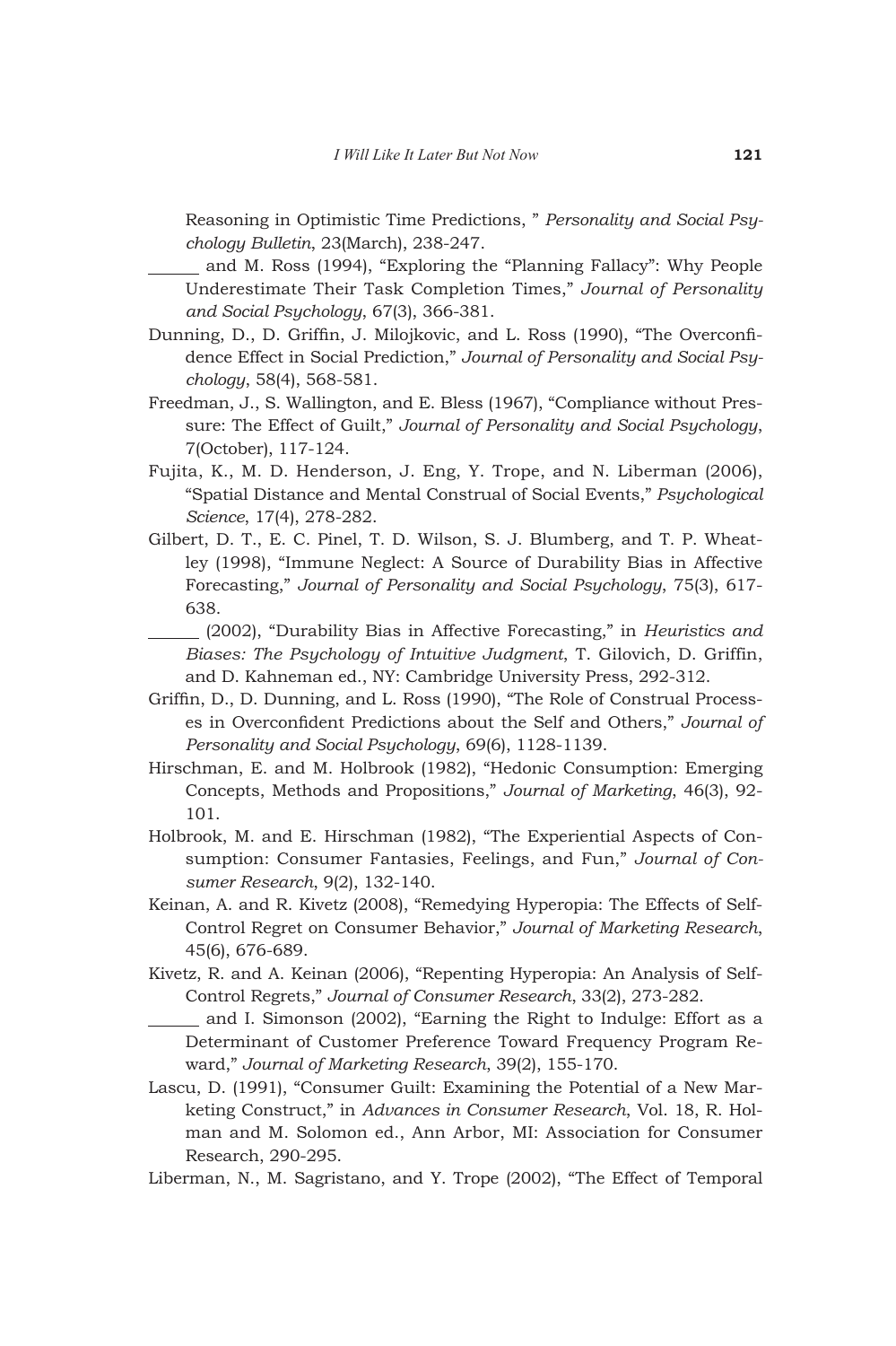Distance on Level of Mental Construal," *Journal of Experimental Social Psychology*, 38(6), 523-534.

 and Y. Trope (1998), "The Role of Feasibility and Desirability Considerations in Near and Distant Future Decisions: A Test of Temporal Construal Theory," *Journal of Personality and Social Psychology*, 75(1), 5-18.

 , Y. Trope, and E. Stephan (2007), "Psychological Distance" in *Social psychology: Handbook of basic principles (2nd ed.)*, Vol. 2, E. T. Higgins and A. W. Kruglanski ed., New York: Guilford Press, 353-381.

- Lofman, B. (1991). "Elements of Experiential Consumption: An Exploratory Study." A*dvances in Consumer Research*, 18, 729-735.
- Mitchell, T., L. Thompson, E. Peterson, and R. Cronk (1997), "Temporal Adjustments in the Evaluation of Events: The "rosy view," *Journal of Experimental Social Psychology*, 33(4), 421-448.
- Nussbaum, S., Y. Trope, and N. Liberman (2003), "Creeping Dispositionism: The Temporal Dynamics of Behavior Prediction," *Journal of Personality and Social Psychology*, 84(3), 485-497.
- Okada, E. M. (2005), "Justification Effects on Consumer Choice of Hedonic and Utilitarian Goods," *Journal of Marketing Research*, 42(1), 43-53.
- Preacher, K. J., D. D. Rucker, and A. F. Hayes (2007), "Addressing Moderated Mediation Hypotheses: Theory, Methods, and Prescriptions," *Multivariate Behavioral Research*, 42(1), 185-227.
- Semin, G. R., and K. Fiedler (1988), "The Cognitive Functions of Linguistic Categories in Describing Persons: Social Cognitive and Language," *Journal of Personality and Social Psychology*, 54, 558-568.
- Sherman, S. (1980), "On the Self-erasing Nature of Errors of Prediction," *Journal of Personality and Social Psychology*, 39(2), 211-221.
- Shutton, R. (1992), "Feelings about a Disneyland Visit," *Journal of Management Inquiry*, 1(4), 278-287.
- Smith, C. and P. Ellsworth (1985), "Patterns of Cognitive Appraisal in Emotion," *Journal of Personality and Social Psychology*, 48(4), 813-838.
- Stein, E. (1968), "Guilt: Theory and therapy," *Westminster Press, Philadelphia, PA.*
- Strahilevitz, M. and J. Myers (1998), "Donations to Charity as Purchase Incentives: How Well They Work May Depend on What You Are Trying to Sell," *Journal of Consumer Research*, 24(4), 434-446.
- Trope, Y. and N. Liberman (2000), "Temporal Construal and Time-dependent Changes in Preference," *Journal of Personality and Social Psychology*, 79(6), 876-889.
- (2003), "Temporal Construal*," Psychological Review,* 110(3), 403-421.
	- and C. Wakslak (2007), "Construal Levels and Psychological Distance: Effects on Representation, Prediction, Evaluation, and Behavior," *Journal of Consumer Psychology*, 17(2), 83-95.